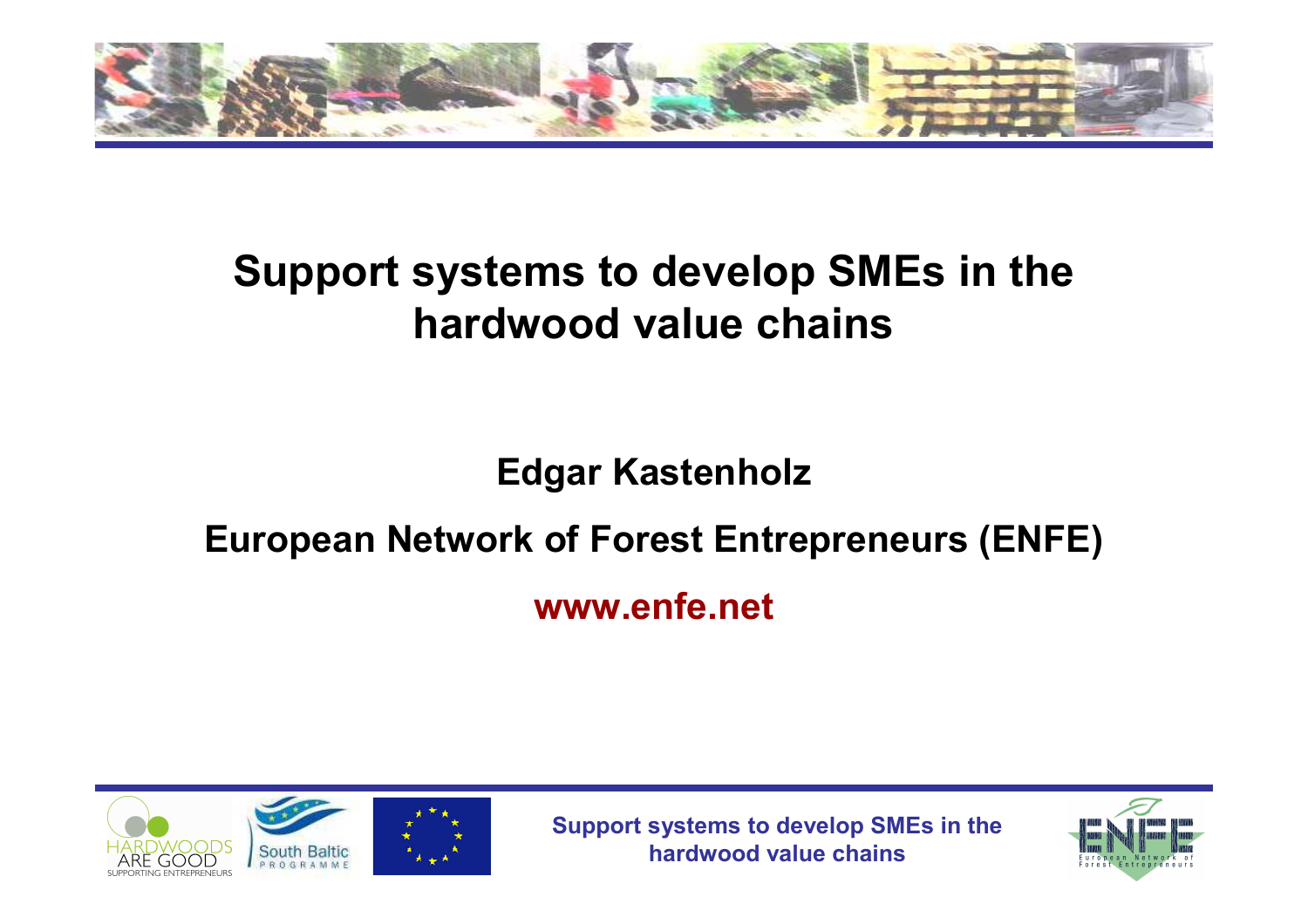





**Support systems to develop SMEs in the hardwood value chains**

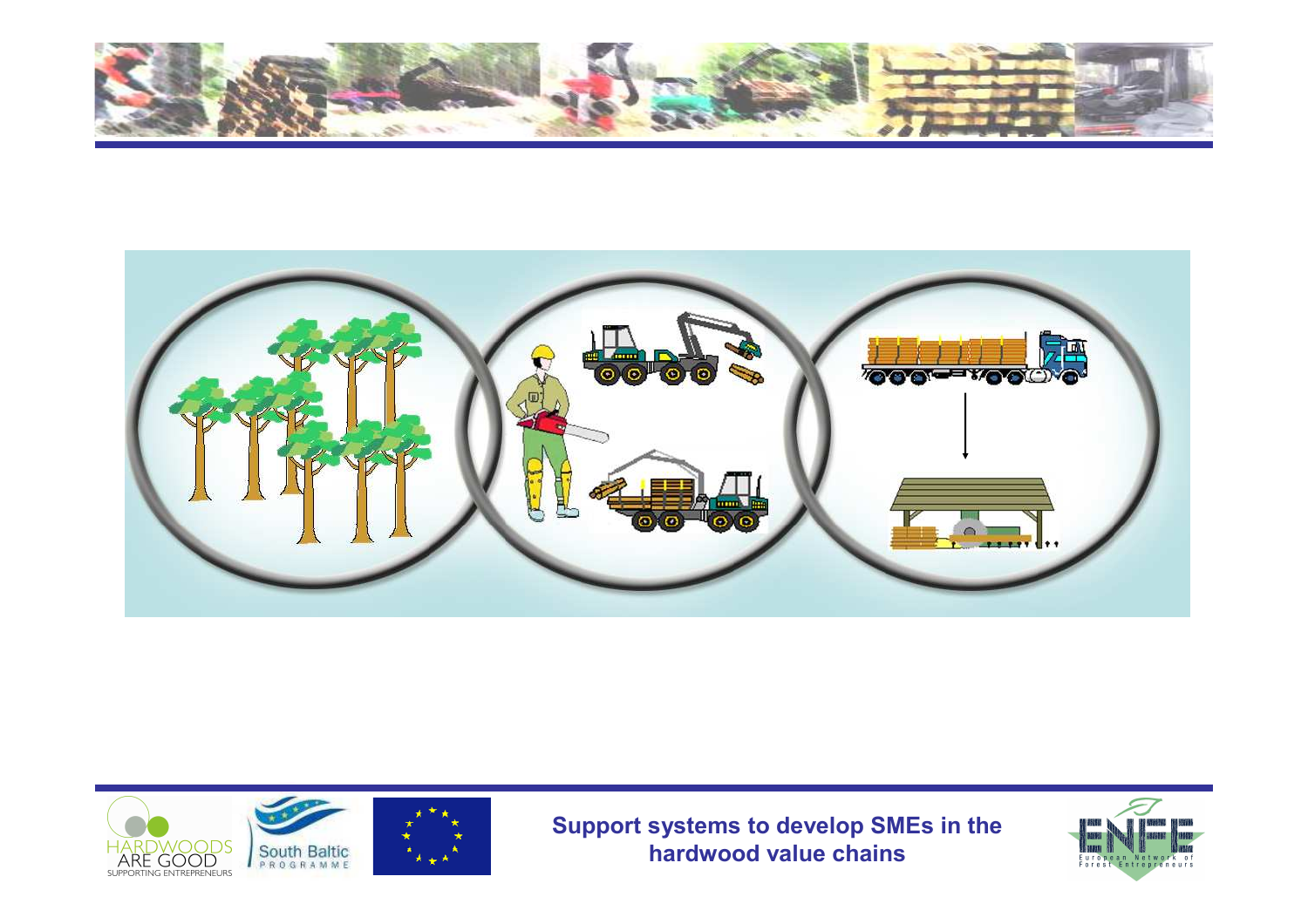

### **Support systems- what is it?**

- • **a wide spectrum of policies, tools, instruments andmeasures which will facilitate enterprise development and the development of value chains**
- • **Policies** 
	- $\mathcal{L}_{\mathcal{A}}$  , and the set of the set of the set of the set of the set of the set of the set of the set of the set of the set of the set of the set of the set of the set of the set of the set of the set of the set of th **(economic, regional or rural development)**
- •**Funding**
- •**Networking and match-making Consulting**
- •**Training**



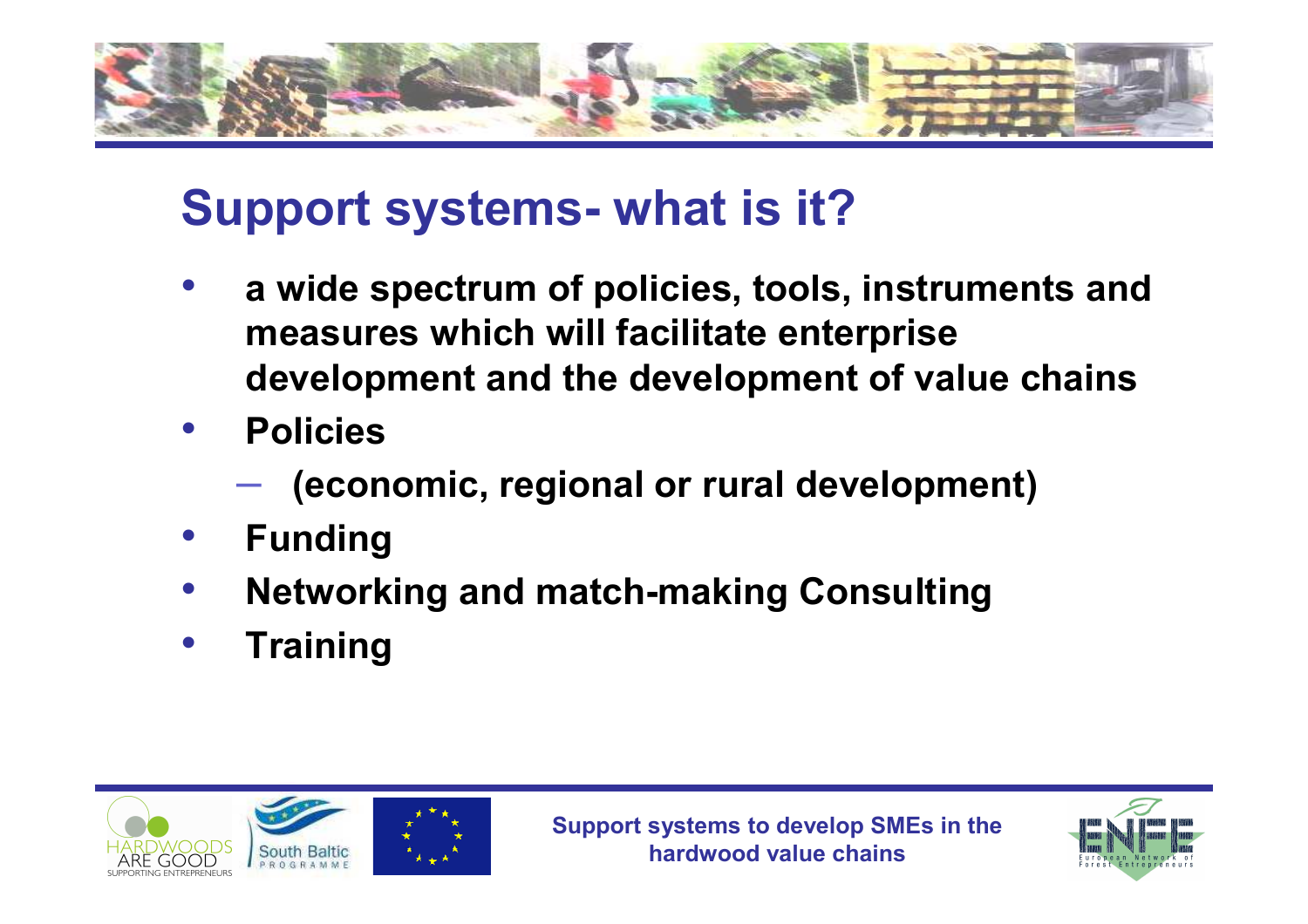

#### **Policy**

 **sets the frame for various measures and instruments via** 

- – $-$  legislation
- $\mathcal{L}_{\mathcal{A}}$  , and the set of the set of the set of the set of the set of the set of the set of the set of the set of the set of the set of the set of the set of the set of the set of the set of the set of the set of th public procurement, standardisation, labelling, certification,
- complementary actions such as training
- research



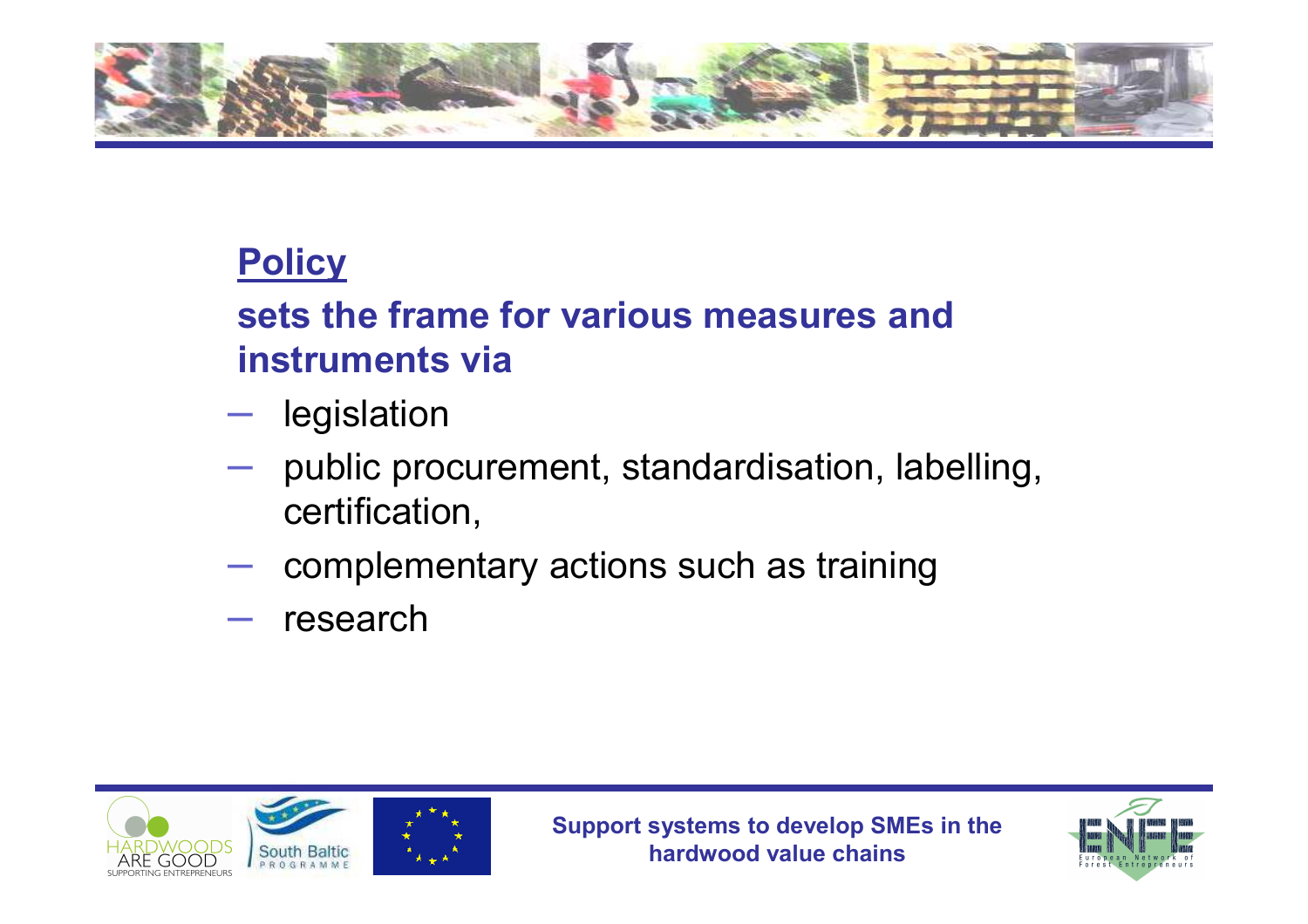

### **Market and Business Relationships**

**contribute to support systems with**

- Networks
- Clusters
- **Extension and consulting services (e.g.** commercial or non-commercial extension services of state forest enterprises)



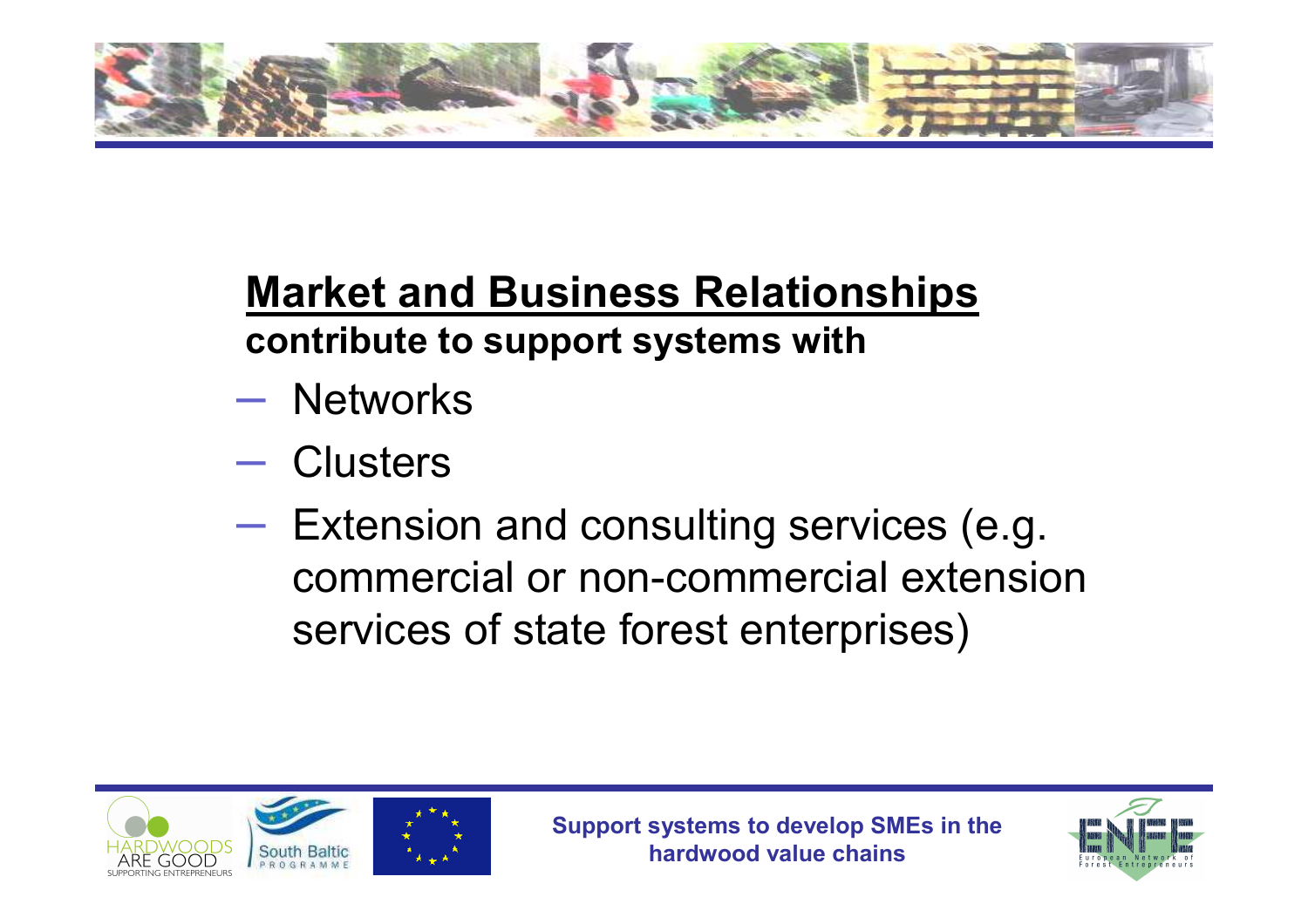

### **Enterprises**

**are the target of support and** 

#### **actors in a systematic concept.**

- Enterprises generate and implement innovations.
- Enterprises are the source for knowledge exchange particularly in SME based sectors.
- $\mathcal{L}_{\mathcal{A}}$  , and the set of the set of the set of the set of the set of the set of the set of the set of the set of the set of the set of the set of the set of the set of the set of the set of the set of the set of th Enterprises are the place of learning.



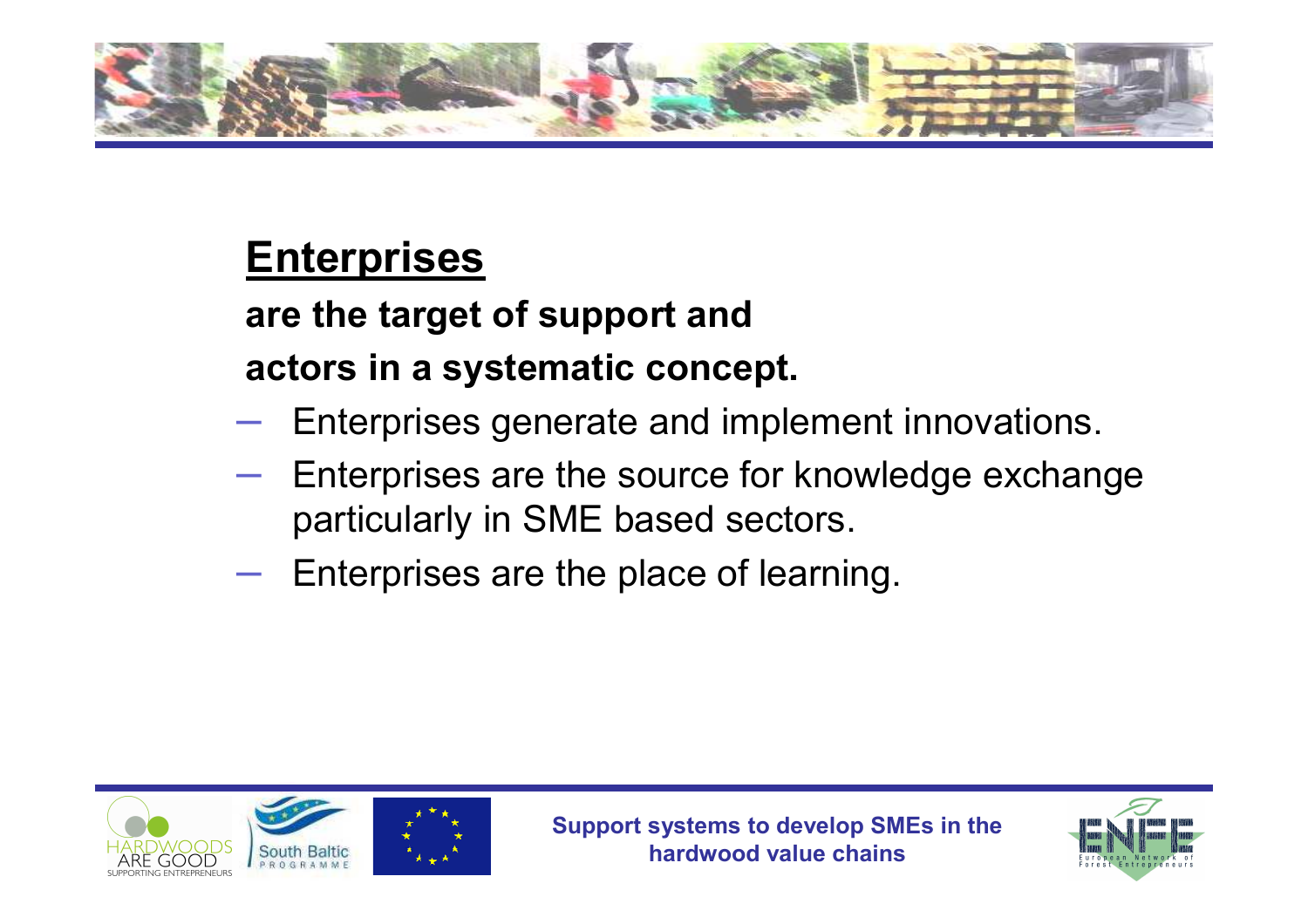

#### **Complexity of Support Systems ,.**



**Support systems to develop SMEs in the hardwood value chains**

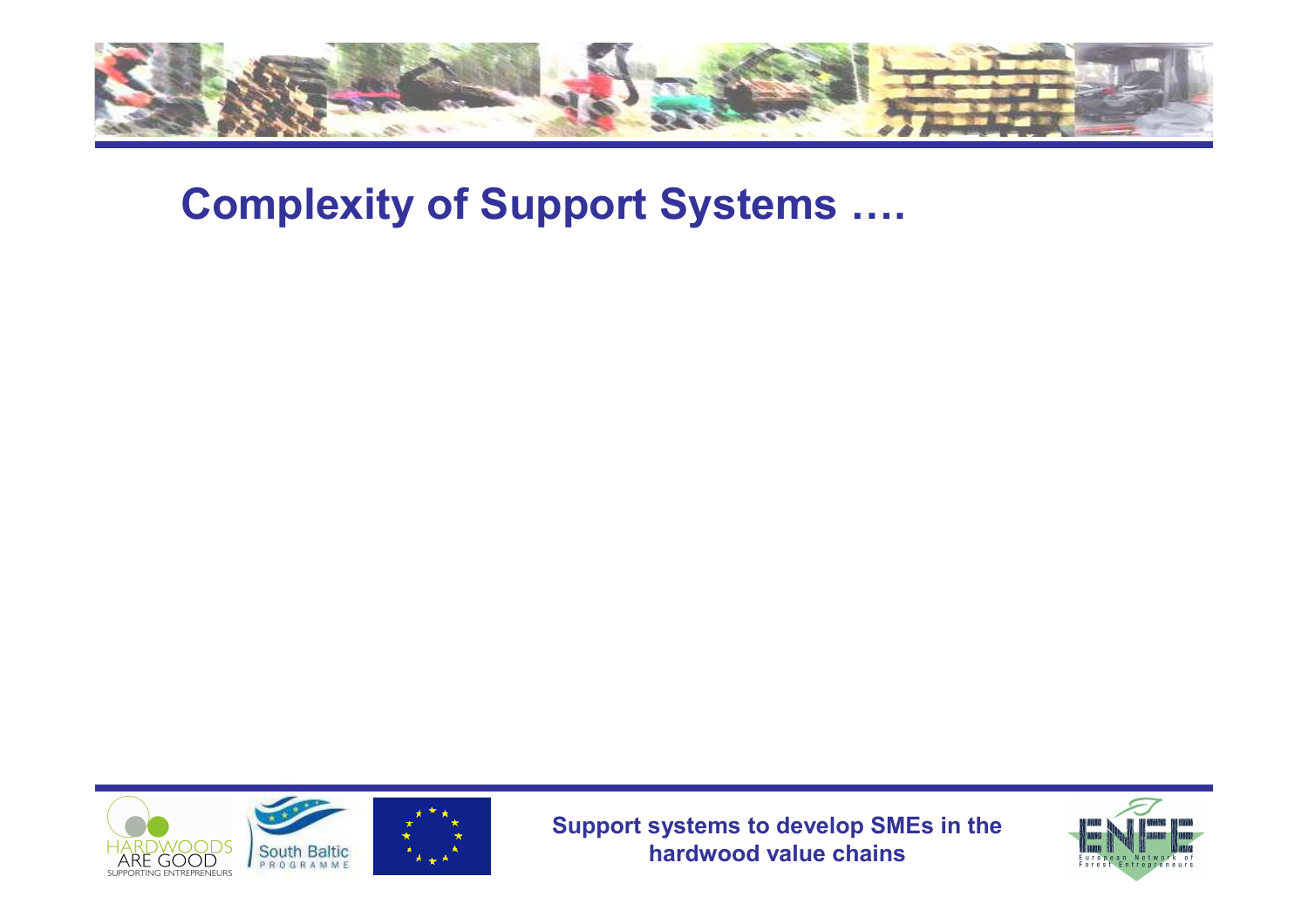

#### **Complexity of Support Systems**



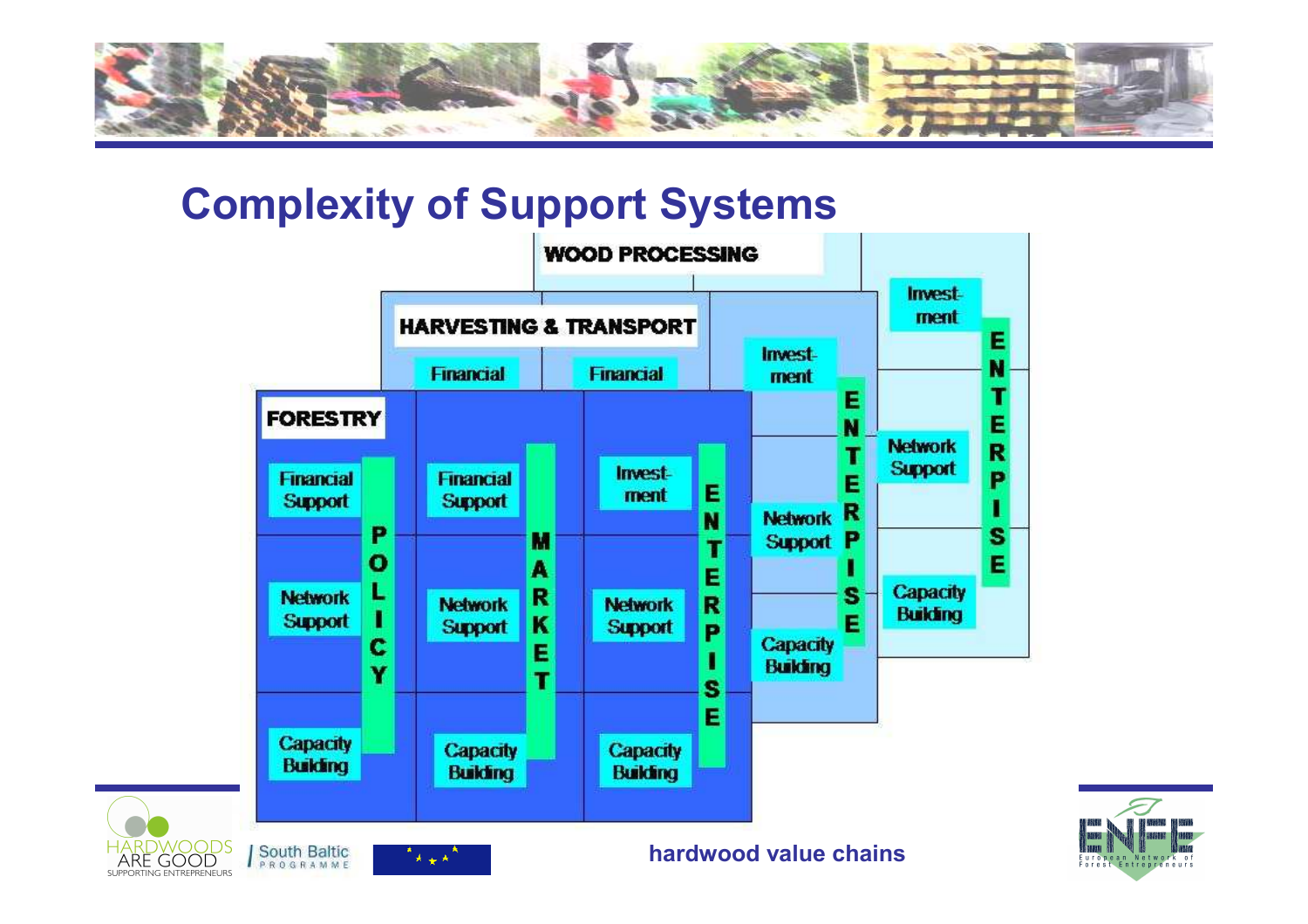

#### **Getting structured information – a matrix of support systems**

|                            | <b>Source of Support Measures</b> |                       |                |
|----------------------------|-----------------------------------|-----------------------|----------------|
|                            | <b>Political/Public</b>           | <b>Public/Private</b> | <b>Private</b> |
| <b>Funding</b>             |                                   |                       |                |
| <b>Network</b><br>building |                                   |                       |                |
| <b>Training</b>            |                                   |                       |                |
| <b>Consulting</b>          |                                   |                       |                |





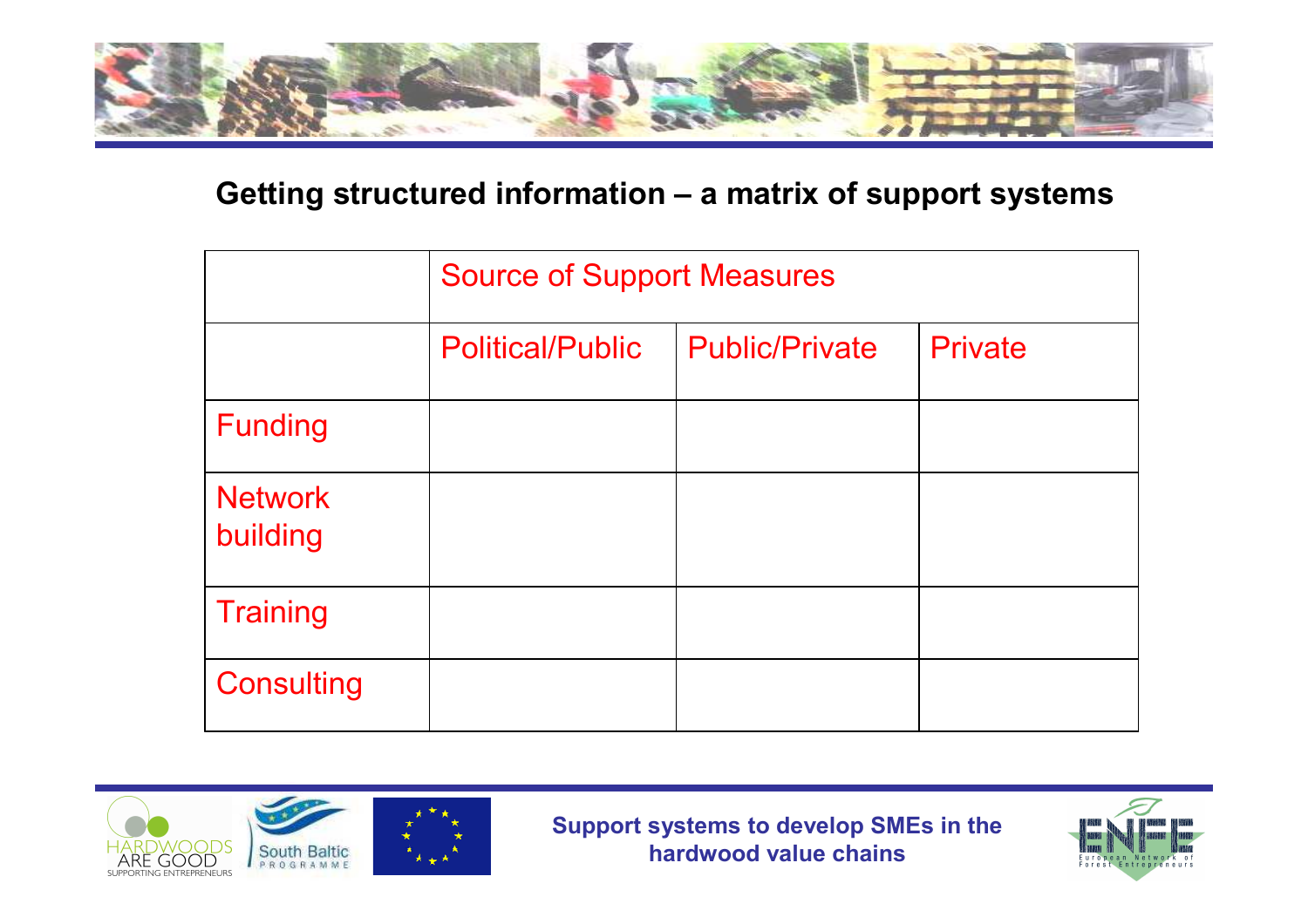| DEMAND<br>- Highlights     |                                                       | <b>Source of Support Measures</b>                                    |                |  |
|----------------------------|-------------------------------------------------------|----------------------------------------------------------------------|----------------|--|
|                            | <b>Political/Public</b>                               | <b>Public/Private</b>                                                | <b>Private</b> |  |
| <b>Funding</b>             | <b>Technology</b><br>(Contractors/<br><b>Sawmills</b> |                                                                      |                |  |
| <b>Network</b><br>building |                                                       | <b>Moderation of</b><br><b>Networks of</b><br>Actors in the<br>Chain |                |  |
| <b>Training</b>            | <b>Silviculture</b><br>(FOs)                          |                                                                      |                |  |
| <b>Consulting</b>          |                                                       |                                                                      |                |  |







S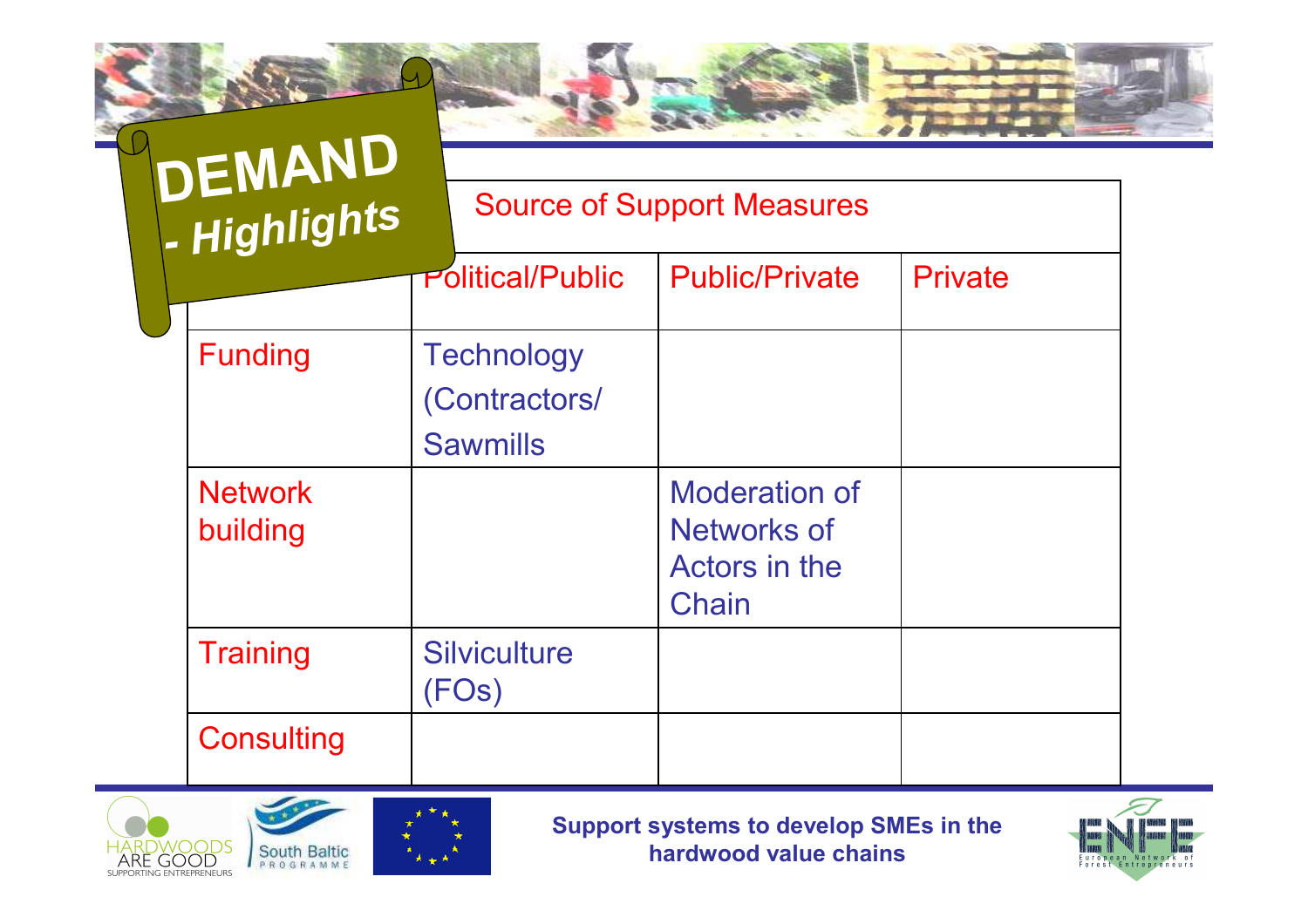

## **Actual Support Systems-Different structures in PL and SE**

- • **SWEDEN:** 
	- **Associations for Promoting Hardwoods exist**
	- $\mathcal{L}_{\mathcal{A}}$  , and the set of the set of the set of the set of the set of the set of the set of the set of the set of the set of the set of the set of the set of the set of the set of the set of the set of the set of th **Forest Owners Associations providing advice, services, training to owners and contractor**
	- **Forest Agency offering advice and services**
- • **POLAND:**
	- $\mathcal{L}_{\mathcal{A}}$  , and the set of the set of the set of the set of the set of the set of the set of the set of the set of the set of the set of the set of the set of the set of the set of the set of the set of the set of th **Public economic funding and advisory services outside forestry!**
	- **Training and Consulting services are mainly provided by commercial companies**



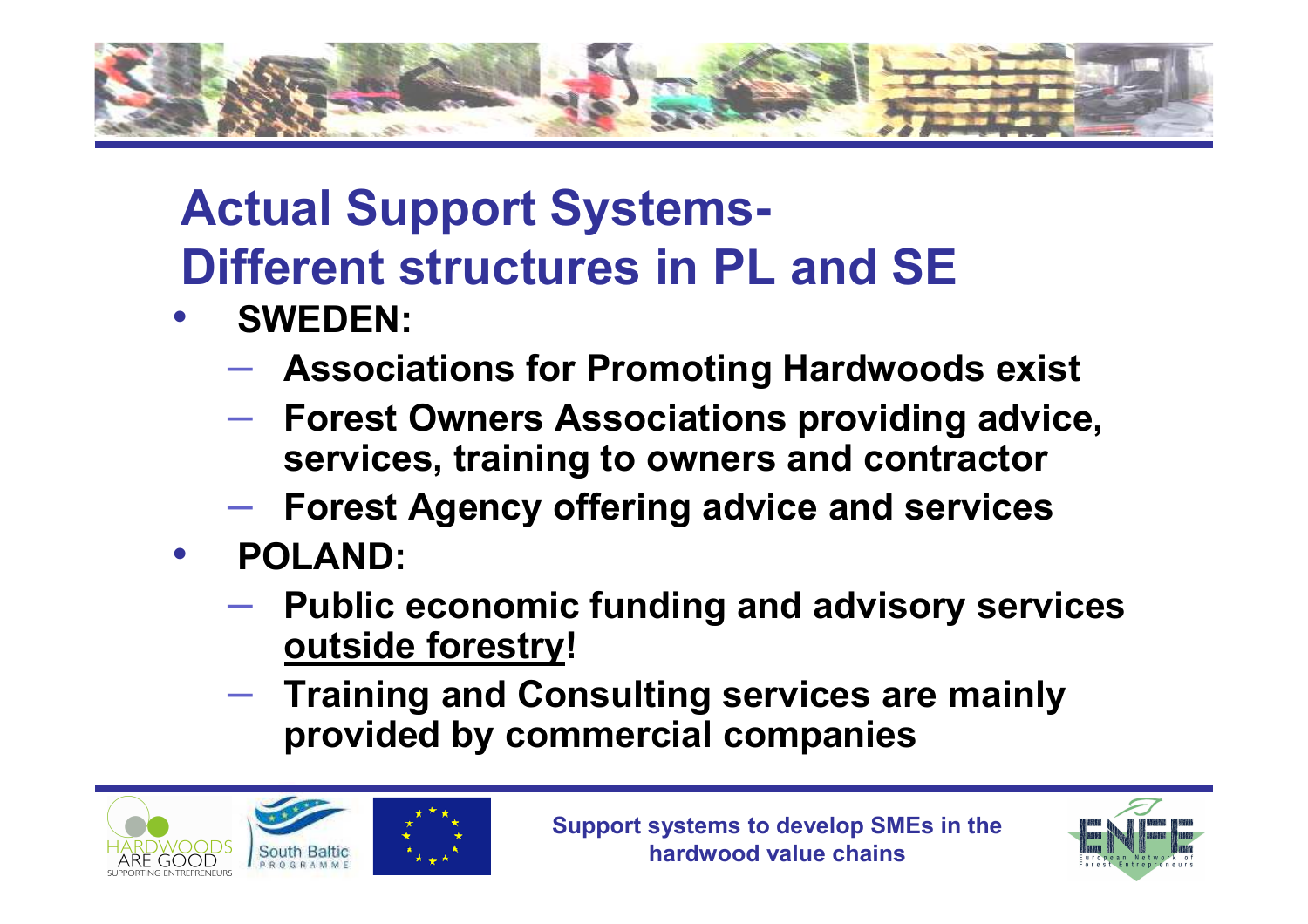

### **Support is available!But does it reach the actors in the chain?**

An analysis of available support measures shows:

- $\mathcal{L}_{\mathcal{A}}$  , and the set of the set of the set of the set of the set of the set of the set of the set of the set of the set of the set of the set of the set of the set of the set of the set of the set of the set of th - The most required support measures are somehow available
	- $\Box$  But do they reach their target groups effectively?
- $\mathcal{L}_{\mathcal{A}}$  , and the set of  $\mathcal{L}_{\mathcal{A}}$ - Networks are missing or not reaching into the value chain



Network moderators need support!



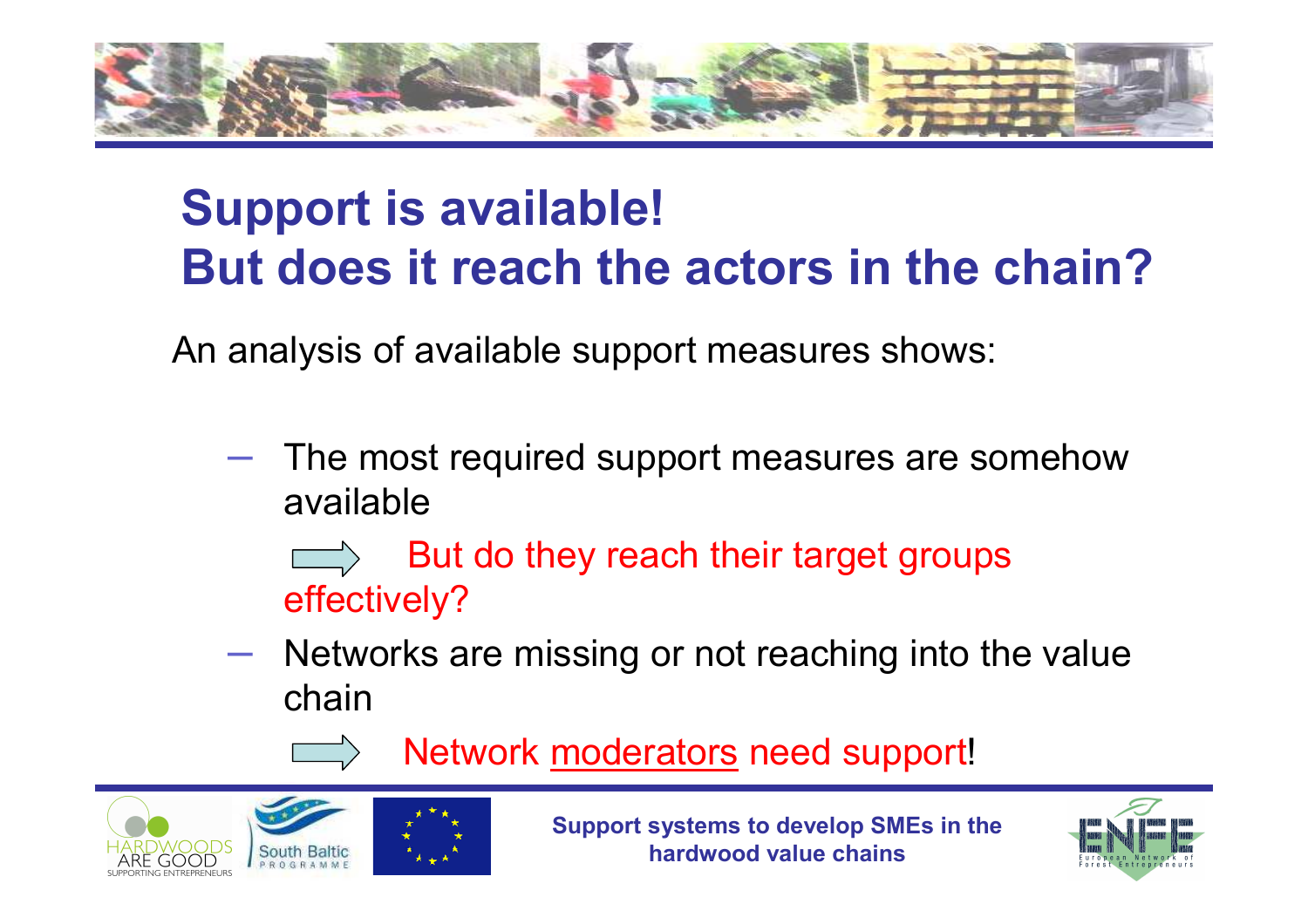

**Conclusions**(based on data from PL and SE)

- • **Support mainly consists of individual support measures for individual actors.**
- • **There is no inter-link or common goal between different support measures.**
- • **Hardwoods do not have a high priority in support measures (e.g. training measures)**
- • **No real support** *system* **for fostering a value chain (cluster initiatives?).**



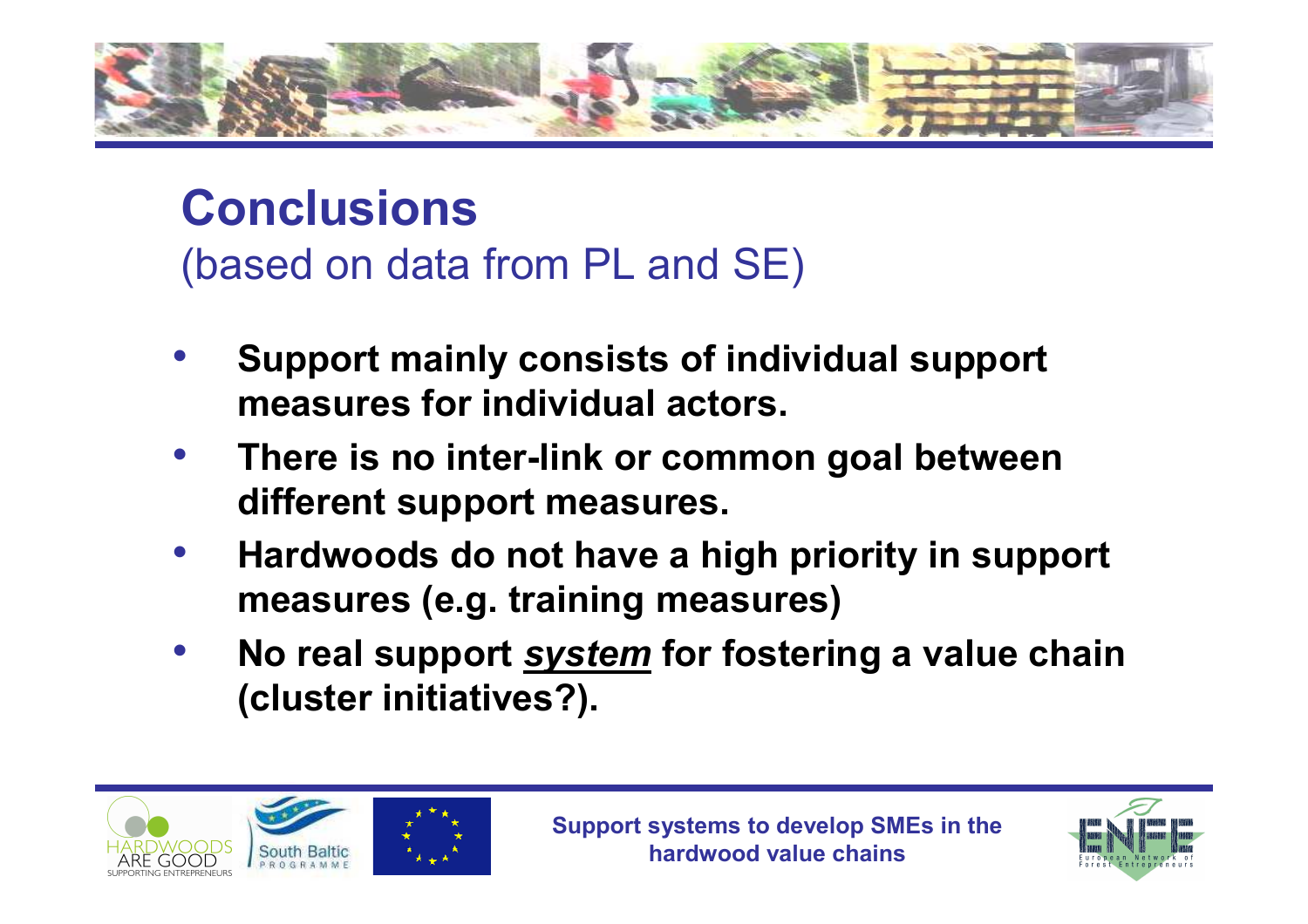

### **Policy recommendations**

**Use funds and support measures for facilitating value chains rather than individual actors with isolated measures!** 

**Networks need moderators and activators – The "leader" story shows how it works**

**Existing infrastructure (Agencies, associations) should be motivated to co-ordinate networks.**